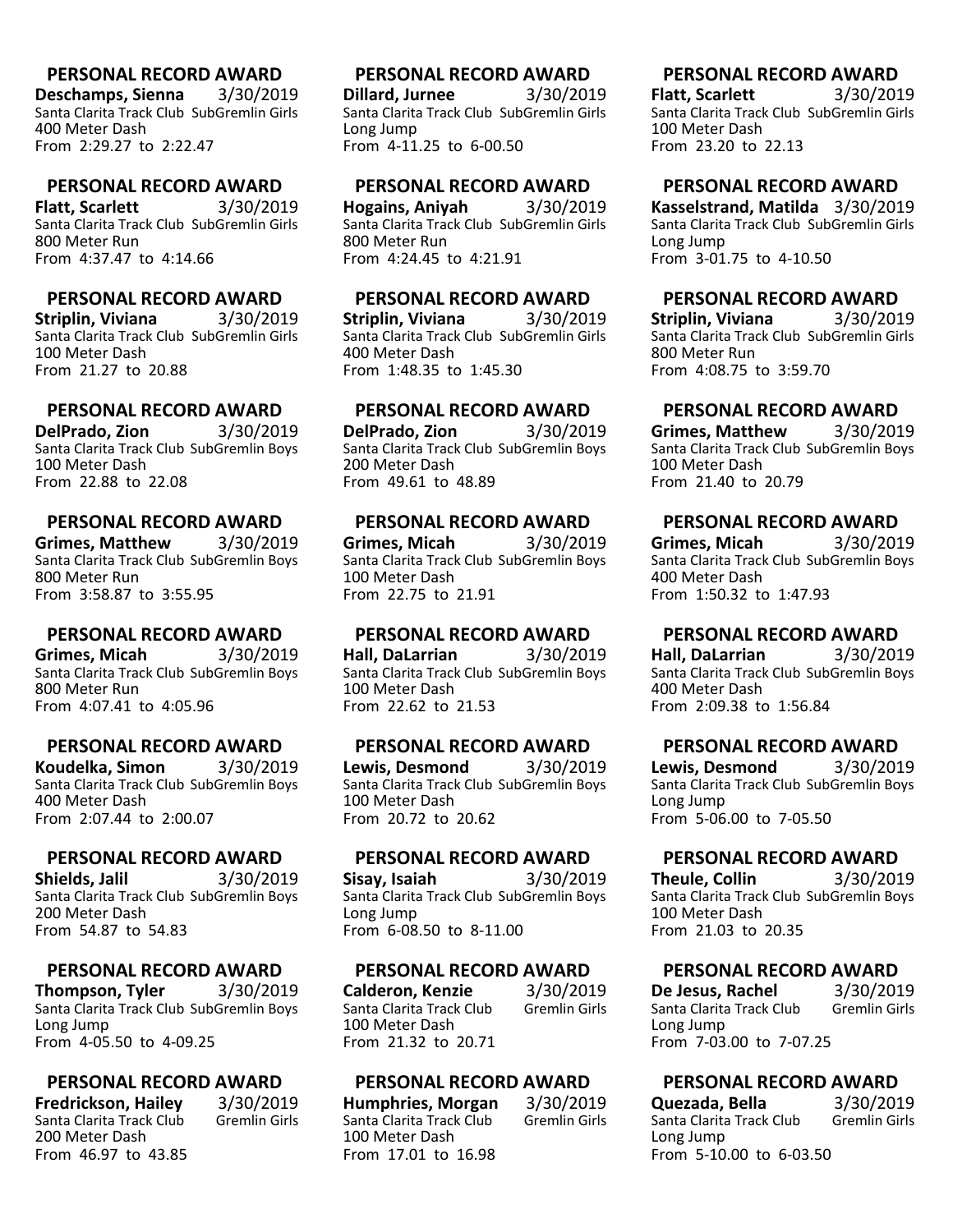**Theule, Allie** 3/30/2019<br>Santa Clarita Track Club Gremlin Girls Santa Clarita Track Club 1500 Meter Run From 6:35.72 to 6:33.83

#### **PERSONAL RECORD AWARD**

**Digiovanni, Cole** 3/30/2019<br>Santa Clarita Track Club Gremlin Boys Santa Clarita Track Club 400 Meter Dash From 2:02.25 to 2:00.22

# **PERSONAL RECORD AWARD**

**Nielson, Cade** 3/30/2019<br>Santa Clarita Track Club Gremlin Bovs Santa Clarita Track Club 400 Meter Dash From 1:52.66 to 1:48.27

# **PERSONAL RECORD AWARD**

**Simpson, Hank** 3/30/2019<br>Santa Clarita Track Club Gremlin Bovs Santa Clarita Track Club Long Jump From 6-01.25 to 6-07.00

#### **PERSONAL RECORD AWARD**

**Stadler, Cole** 3/30/2019<br>Santa Clarita Track Club Gremlin Boys Santa Clarita Track Club Long Jump From 6-10.25 to 7-03.00

#### **PERSONAL RECORD AWARD**

**Vasquez, Nolan** 3/30/2019 Santa Clarita Track Club Gremlin Boys Long Jump From 5-09.00 to 6-06.25

#### **PERSONAL RECORD AWARD**

**Bucknell, Lizzy** 3/30/2019<br>Santa Clarita Track Club Bantam Girls Santa Clarita Track Club 1500 Meter Run From 7:46.02 to 7:40.65

#### **PERSONAL RECORD AWARD**

**De Jesus, Eden** 3/30/2019<br>Santa Clarita Track Club Bantam Girls Santa Clarita Track Club 100 Meter Dash From 18.52 to 18.38

#### **PERSONAL RECORD AWARD**

**Farrell, Emily** 3/30/2019<br>Santa Clarita Track Club Bantam Girls Santa Clarita Track Club 800 Meter Run From 3:26.60 to 3:25.53

#### **PERSONAL RECORD AWARD**

**Graves-Hogains, Alaya** 3/30/2019 Santa Clarita Track Club 400 Meter Dash From 1:08.83 to 1:08.59

#### **PERSONAL RECORD AWARD**

**Thompson, Kellynn** 3/30/2019 Santa Clarita Track Club 100 Meter Dash From 16.96 to 16.43

#### **PERSONAL RECORD AWARD**

**Garner, Miles** 3/30/2019<br>Santa Clarita Track Club Gremlin Boys Santa Clarita Track Club 100 Meter Dash From 19.37 to 18.78

# **PERSONAL RECORD AWARD**

**Rudder, Jacob** 3/30/2019<br>Santa Clarita Track Club Gremlin Bovs Santa Clarita Track Club Long Jump From 4-05.50 to 6-09.50

# **PERSONAL RECORD AWARD**

**Smith, Evan** 3/30/2019 Santa Clarita Track Club 400 Meter Dash From 1:35.81 to 1:33.71

#### **PERSONAL RECORD AWARD**

**Striplin, Ethan** 3/30/2019<br>Santa Clarita Track Club Gremlin Boys Santa Clarita Track Club 100 Meter Dash From 19.38 to 19.19

#### **PERSONAL RECORD AWARD**

**Buchanan, Emma** 3/30/2019 Santa Clarita Track Club 800 Meter Run From 3:03.06 to 3:03.03

#### **PERSONAL RECORD AWARD**

**Dain, Emily** 3/30/2019<br>Santa Clarita Track Club Bantam Girls Santa Clarita Track Club 100 Meter Dash From 19.90 to 19.41

### **PERSONAL RECORD AWARD**

**DeGuzman, Alyssia** 3/30/2019 Santa Clarita Track Club 100 Meter Dash From 19.27 to 19.20

#### **PERSONAL RECORD AWARD**

**Farrell, Emily** 3/30/2019<br>Santa Clarita Track Club Bantam Girls Santa Clarita Track Club 1500 Meter Run From 6:55.52 to 6:48.38

#### **PERSONAL RECORD AWARD**

**Graves-Hogains, Alaya** 3/30/2019 Santa Clarita Track Club 800 Meter Run From 2:54.70 to 2:49.09

#### **PERSONAL RECORD AWARD**

**Wiley, Jade** 3/30/2019<br>
Santa Clarita Track Club Gremlin Girls Santa Clarita Track Club Long Jump From 6-10.00 to 6-10.50

#### **PERSONAL RECORD AWARD**

**Garner, Miles** 3/30/2019<br>
Santa Clarita Track Club Gremlin Boys Santa Clarita Track Club 400 Meter Dash From 1:31.06 to 1:30.54

#### **PERSONAL RECORD AWARD**

**Schneider, Griffin** 3/30/2019<br>
Santa Clarita Track Club Gremlin Bovs Santa Clarita Track Club 100 Meter Dash From 20.29 to 19.91

# **PERSONAL RECORD AWARD**

**Stadler, Cole** 3/30/2019<br>
Santa Clarita Track Club Gremlin Bovs Santa Clarita Track Club 100 Meter Dash From 20.46 to 20.00

#### **PERSONAL RECORD AWARD**

**Tucker, Hendrix** 3/30/2019<br>
Santa Clarita Track Club Gremlin Boys Santa Clarita Track Club Long Jump From 8-00.75 to 9-05.50

#### **PERSONAL RECORD AWARD**

**Bucknell, Lizzy** 3/30/2019<br>
Santa Clarita Track Club Bantam Girls Santa Clarita Track Club 800 Meter Run From 3:51.33 to 3:50.42

#### **PERSONAL RECORD AWARD**

**Dain, Emily** 3/30/2019<br>Santa Clarita Track Club Bantam Girls Santa Clarita Track Club 400 Meter Dash From 1:42.69 to 1:41.10

#### **PERSONAL RECORD AWARD**

**DelPrado, Petra** 3/30/2019<br>Santa Clarita Track Club Bantam Girls Santa Clarita Track Club Long Jump From 10-03.75 to 10-06.50

#### **PERSONAL RECORD AWARD**

**Graves-Hogains, Alaya** 3/30/2019 Santa Clarita Track Club 200 Meter Dash From 31.57 to 30.39

| Maya, Andrea             | 3/30/2019           |
|--------------------------|---------------------|
| Santa Clarita Track Club | <b>Bantam Girls</b> |
| 100 Meter Dash           |                     |
| From 17.45 to 17.19      |                     |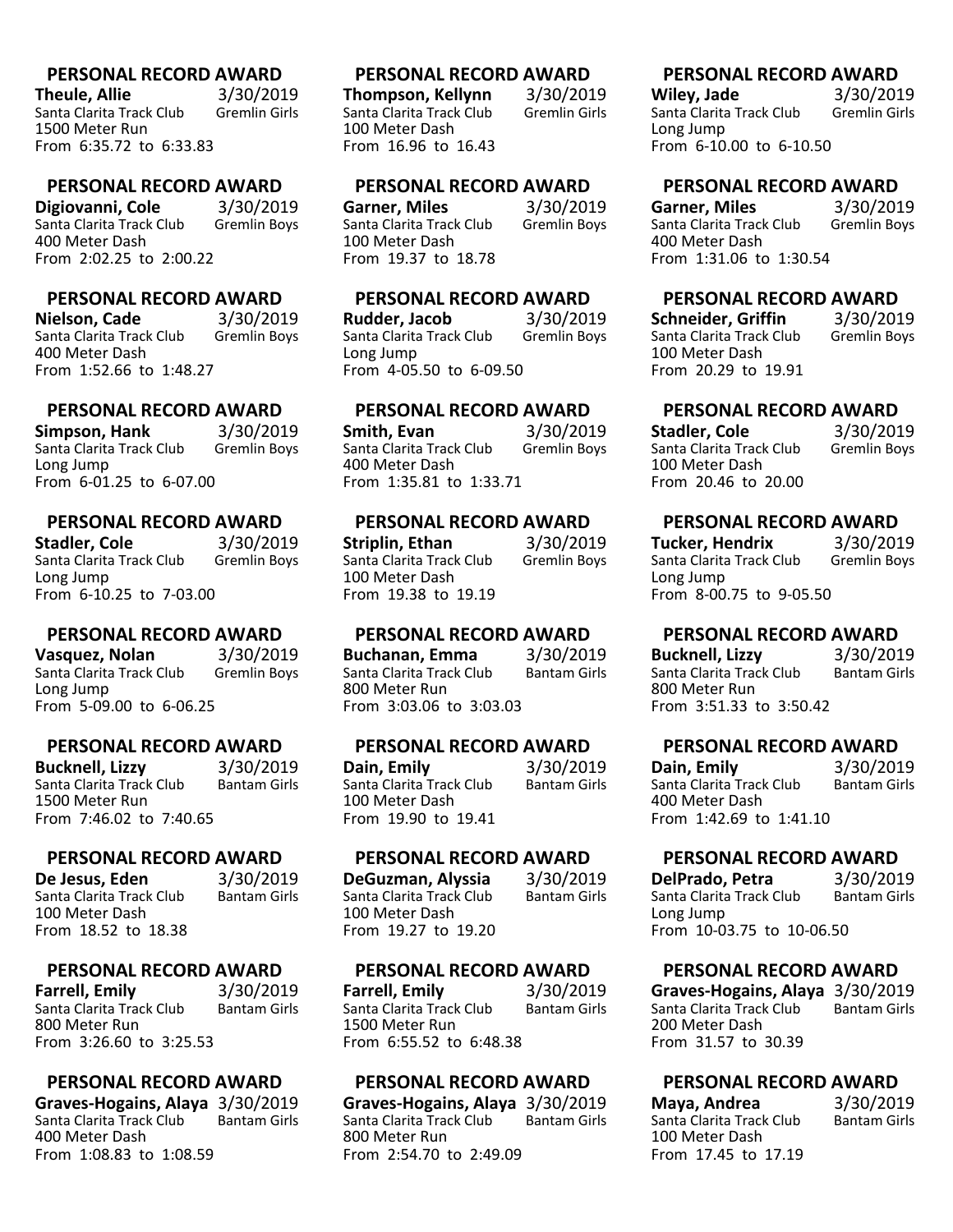**Pinchinatti Puga, Valent 3pa0/2019**<br>Santa Clarita Track Club Bantam Girls Santa Clarita Track Club 100 Meter Dash From 19.74 to 18.48

#### **PERSONAL RECORD AWARD**

**Shah, Antonia** 3/30/2019 Santa Clarita Track Club 100 Meter Dash From 18.65 to 18.35

# **PERSONAL RECORD AWARD**

**Agyekum, Akwasi** 3/30/2019 Santa Clarita Track Club 100 Meter Dash From 18.11 to 17.77

# **PERSONAL RECORD AWARD**

**Calhoun, Khalil** 3/30/2019<br>Santa Clarita Track Club Bantam Bovs Santa Clarita Track Club 800 Meter Run From 3:02.96 to 2:53.05

#### **PERSONAL RECORD AWARD**

**Charles, Micah** 3/30/2019<br>Santa Clarita Track Club Bantam Boys Santa Clarita Track Club High Jump From 3-02.00 to 3-06.00

#### **PERSONAL RECORD AWARD**

**Dillard, Jaxon** 3/30/2019 Santa Clarita Track Club Bantam Boys 100 Meter Dash From 15.27 to 14.93

#### **PERSONAL RECORD AWARD**

**Klaus, Levi** 3/30/2019<br>Santa Clarita Track Club Bantam Boys Santa Clarita Track Club 200 Meter Dash From 34.19 to 32.74

# **PERSONAL RECORD AWARD**

**Martinez, Xavier** 3/30/2019<br>Santa Clarita Track Club Bantam Boys Santa Clarita Track Club 800 Meter Run From 3:01.22 to 2:56.54

# **PERSONAL RECORD AWARD**

**Provens, Gideon** 3/30/2019<br>Santa Clarita Track Club Bantam Boys Santa Clarita Track Club 100 Meter Dash From 16.49 to 16.11

# **PERSONAL RECORD AWARD**

**Quitevis, Karsyn** 3/30/2019<br>Santa Clarita Track Club Bantam Boys Santa Clarita Track Club Shot put From 12-09.50 to 13-05.00

#### **PERSONAL RECORD AWARD**

**Salgado, Sadie** 3/30/2019<br>Santa Clarita Track Club Bantam Girls Santa Clarita Track Club 800 Meter Run From 3:23.08 to 3:19.85

#### **PERSONAL RECORD AWARD**

**Shields, Mzuri** 3/30/2019<br>Santa Clarita Track Club Bantam Girls Santa Clarita Track Club 100 Meter Dash From 18.93 to 18.56

# **PERSONAL RECORD AWARD**

**Agyekum, Akwasi** 3/30/2019 Santa Clarita Track Club Shot put From 12-11.00 to 13-05.00

# **PERSONAL RECORD AWARD**

**Caradine, Jeremiah** 3/30/2019 Santa Clarita Track Club 100 Meter Dash From 17.28 to 17.15

# **PERSONAL RECORD AWARD**

**Cruz-Bautista, Alexandeß/30/2019**<br>Santa Clarita Track Club Bantam Boys Santa Clarita Track Club 400 Meter Dash From 2:00.40 to 1:52.33

#### **PERSONAL RECORD AWARD**

**Gutierrez Jr., Juan** 3/30/2019 Santa Clarita Track Club Bantam Boys 100 Meter Dash From 16.89 to 16.68

#### **PERSONAL RECORD AWARD**

**Klaus, Levi** 3/30/2019<br>Santa Clarita Track Club Bantam Boys Santa Clarita Track Club High Jump From 3-00.00 to 3-02.00

#### **PERSONAL RECORD AWARD**

**Maya, Adrian** 3/30/2019<br>Santa Clarita Track Club Bantam Boys Santa Clarita Track Club 100 Meter Dash From 19.80 to 19.09

#### **PERSONAL RECORD AWARD**

**Provens, Gideon** 3/30/2019<br>Santa Clarita Track Club Bantam Boys Santa Clarita Track Club Long Jump From 9-06.75 to 9-11.25

#### **PERSONAL RECORD AWARD**

**Rounsaville, Myles** 3/30/2019<br>Santa Clarita Track Club Bantam Boys Santa Clarita Track Club Shot put From 15-02.00 to 17-04.00

#### **PERSONAL RECORD AWARD**

**Salgado, Sadie** 3/30/2019<br>Santa Clarita Track Club Bantam Girls Santa Clarita Track Club 1500 Meter Run From 6:59.30 to 6:44.07

# **PERSONAL RECORD AWARD**

**Simpson, Maddison** 3/30/2019<br>Santa Clarita Track Club Bantam Girls Santa Clarita Track Club 100 Meter Dash From 21.61 to 21.51

# **PERSONAL RECORD AWARD**

**Calhoun, Khalil** 3/30/2019<br>Santa Clarita Track Club Bantam Bovs Santa Clarita Track Club 100 Meter Dash From 15.61 to 15.56

# **PERSONAL RECORD AWARD**

**Charles, Micah** 3/30/2019<br>
Santa Clarita Track Club Bantam Bovs Santa Clarita Track Club 100 Meter Dash From 18.46 to 18.20

# **PERSONAL RECORD AWARD**

**Cruz-Bautista, Alexandeß/30/2019**<br>Santa Clarita Track Club Bantam Bovs Santa Clarita Track Club 1500 Meter Run From 8:17.15 to 8:00.24

# **PERSONAL RECORD AWARD**

**Hunter, Chase** 3/30/2019 Santa Clarita Track Club Bantam Boys 100 Meter Dash From 18.20 to 18.18

# **PERSONAL RECORD AWARD**

**Klaus, Levi** 3/30/2019<br>
Santa Clarita Track Club Bantam Boys Santa Clarita Track Club Shot put From 14-08.00 to 15-09.50

# **PERSONAL RECORD AWARD**

| Nelson, Gavin            | 3/30/2019          |
|--------------------------|--------------------|
| Santa Clarita Track Club | <b>Bantam Boys</b> |
| 100 Meter Dash           |                    |
| From 19.75 to 19.08      |                    |

# **PERSONAL RECORD AWARD**

**Quitevis, Karsyn** 3/30/2019<br>Santa Clarita Track Club Bantam Boys Santa Clarita Track Club 100 Meter Dash From 18.54 to 18.23

| Salman, Liam             | 3/30/2019          |
|--------------------------|--------------------|
| Santa Clarita Track Club | <b>Bantam Boys</b> |
| Long Jump                |                    |
| From 5-11.00 to 6-07.50  |                    |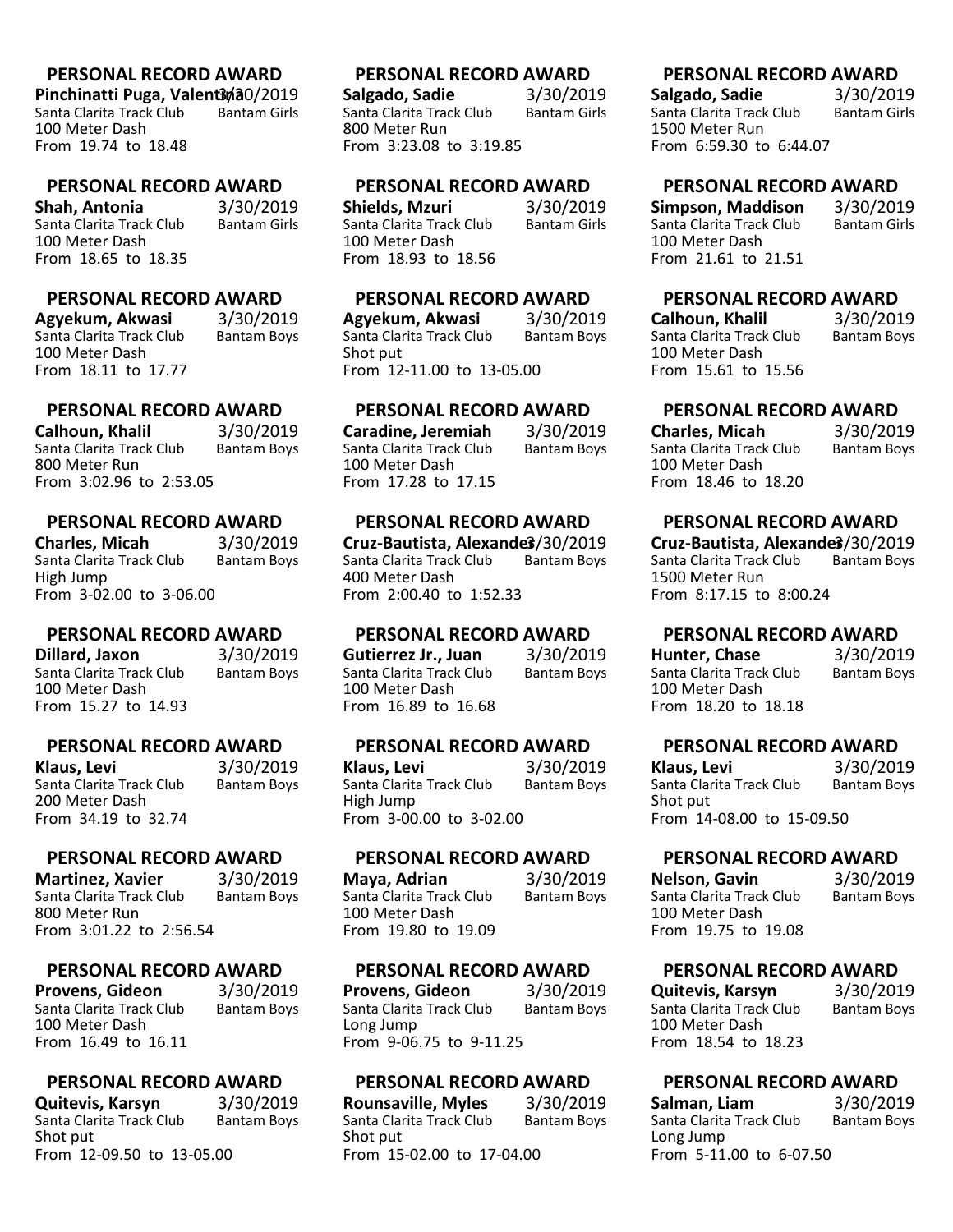**Smith, Ethan** 3/30/2019<br>Santa Clarita Track Club Bantam Boys Santa Clarita Track Club 100 Meter Dash From 14.75 to 14.66

# **PERSONAL RECORD AWARD**

**Striplin, Nathan** 3/30/2019<br>Santa Clarita Track Club Bantam Boys Santa Clarita Track Club 400 Meter Dash From 1:19.40 to 1:18.58

# **PERSONAL RECORD AWARD**

**Amneus, Annabelle** 3/30/2019 Santa Clarita Track Club 100 Meter Dash From 18.20 to 17.50

# **PERSONAL RECORD AWARD**

**Amneus, Ella** 3/30/2019<br>Santa Clarita Track Club Midget Girls Santa Clarita Track Club 100 Meter Dash From 15.26 to 15.15

### **PERSONAL RECORD AWARD**

**Fields, Nyah** 3/30/2019<br>Santa Clarita Track Club Midget Girls Santa Clarita Track Club 100 Meter Dash From 14.25 to 14.02

# **PERSONAL RECORD AWARD**

**MacDougall, Lucy** 3/30/2019<br>Santa Clarita Track Club Midget Girls Santa Clarita Track Club 100 Meter Dash From 16.27 to 16.07

#### **PERSONAL RECORD AWARD**

**McNeil, Meghan** 3/30/2019<br>Santa Clarita Track Club Midget Girls Santa Clarita Track Club 400 Meter Dash From 1:12.54 to 1:11.95

#### **PERSONAL RECORD AWARD**

**Rocha, Gabriela** 3/30/2019<br>Santa Clarita Track Club Midget Girls Santa Clarita Track Club Shot put From 10-08.00 to 11-07.25

#### **PERSONAL RECORD AWARD**

**Roxburgh, Riley** 3/30/2019<br>Santa Clarita Track Club Midget Girls Santa Clarita Track Club Shot put From 14-10.50 to 16-08.00

#### **PERSONAL RECORD AWARD**

**Tait, Audrey** 3/30/2019<br>Santa Clarita Track Club Midget Girls Santa Clarita Track Club 100 Meter Dash From 16.72 to 16.23

# **PERSONAL RECORD AWARD**

**Smith, Ethan** 3/30/2019<br>Santa Clarita Track Club Bantam Bovs Santa Clarita Track Club Long Jump From 11-06.25 to 12-01.50

#### **PERSONAL RECORD AWARD**

**Torres, Dillon** 3/30/2019<br>Santa Clarita Track Club Bantam Boys Santa Clarita Track Club 100 Meter Dash From 18.08 to 17.80

# **PERSONAL RECORD AWARD**

**Amneus, Annabelle** 3/30/2019 Santa Clarita Track Club 400 Meter Dash From 1:24.26 to 1:22.92

# **PERSONAL RECORD AWARD**

**Barba, Ivanna** 3/30/2019<br>Santa Clarita Track Club Midget Girls Santa Clarita Track Club 100 Meter Dash From 17.29 to 17.16

#### **PERSONAL RECORD AWARD**

**Guidry, Pilar** 3/30/2019<br>Santa Clarita Track Club Midget Girls Santa Clarita Track Club 100 Meter Dash From 17.31 to 16.90

#### **PERSONAL RECORD AWARD**

**Martinez, Kayla** 3/30/2019 Santa Clarita Track Club Midget Girls High Jump From 4-00.00 to 4-01.00

#### **PERSONAL RECORD AWARD**

**McNeil, Meghan** 3/30/2019<br>Santa Clarita Track Club Midget Girls Santa Clarita Track Club Long Jump From 11-03.50 to 11-05.50

#### **PERSONAL RECORD AWARD**

**Rounsaville, Calah** 3/30/2019<br>Santa Clarita Track Club Midget Girls Santa Clarita Track Club 100 Meter Dash From 17.59 to 17.04

#### **PERSONAL RECORD AWARD**

**Shah, Anna-Lise** 3/30/2019<br>Santa Clarita Track Club Midget Girls Santa Clarita Track Club 100 Meter Dash From 17.46 to 17.10

#### **PERSONAL RECORD AWARD**

**Vasquez, Brooklyn** 3/30/2019<br>Santa Clarita Track Club Midget Girls Santa Clarita Track Club 1500 Meter Run From 6:53.20 to 6:51.90

# **PERSONAL RECORD AWARD**

**Striplin, Nathan** 3/30/2019<br>Santa Clarita Track Club Bantam Boys Santa Clarita Track Club 100 Meter Dash From 16.61 to 16.16

#### **PERSONAL RECORD AWARD**

**Torres, Dillon** 3/30/2019<br>Santa Clarita Track Club Bantam Boys Santa Clarita Track Club Shot put From 13-00.00 to 13-09.00

#### **PERSONAL RECORD AWARD**

**Amneus, Annabelle** 3/30/2019<br>Santa Clarita Track Club Midget Girls Santa Clarita Track Club Shot put From 17-09.00 to 20-10.00

# **PERSONAL RECORD AWARD**

**Castellon, Natalia** 3/30/2019<br>Santa Clarita Track Club Midget Girls Santa Clarita Track Club 100 Meter Dash From 16.22 to 16.00

#### **PERSONAL RECORD AWARD**

**Harvey, Aneres** 3/30/2019<br>Santa Clarita Track Club Midget Girls Santa Clarita Track Club 100 Meter Dash From 16.02 to 15.73

#### **PERSONAL RECORD AWARD**

**McNeil, Meghan** 3/30/2019<br>Santa Clarita Track Club Midget Girls Santa Clarita Track Club 200 Meter Dash From 32.71 to 32.42

#### **PERSONAL RECORD AWARD**

**McNeil, Sarah** 3/30/2019<br>Santa Clarita Track Club Midget Girls Santa Clarita Track Club 100 Meter Dash From 15.79 to 15.58

#### **PERSONAL RECORD AWARD**

**Roxburgh, Riley** 3/30/2019<br>
Santa Clarita Track Club Midget Girls Santa Clarita Track Club 100 Meter Dash From 19.74 to 19.60

#### **PERSONAL RECORD AWARD**

**Shah, Anna-Lise** 3/30/2019<br>Santa Clarita Track Club Midget Girls Santa Clarita Track Club Long Jump From 7-00.00 to 7-03.00

| Vasquez, Brooklyn         | 3/30/2019           |
|---------------------------|---------------------|
| Santa Clarita Track Club  | <b>Midget Girls</b> |
| Shot put                  |                     |
| From 11-10.00 to 12-11.00 |                     |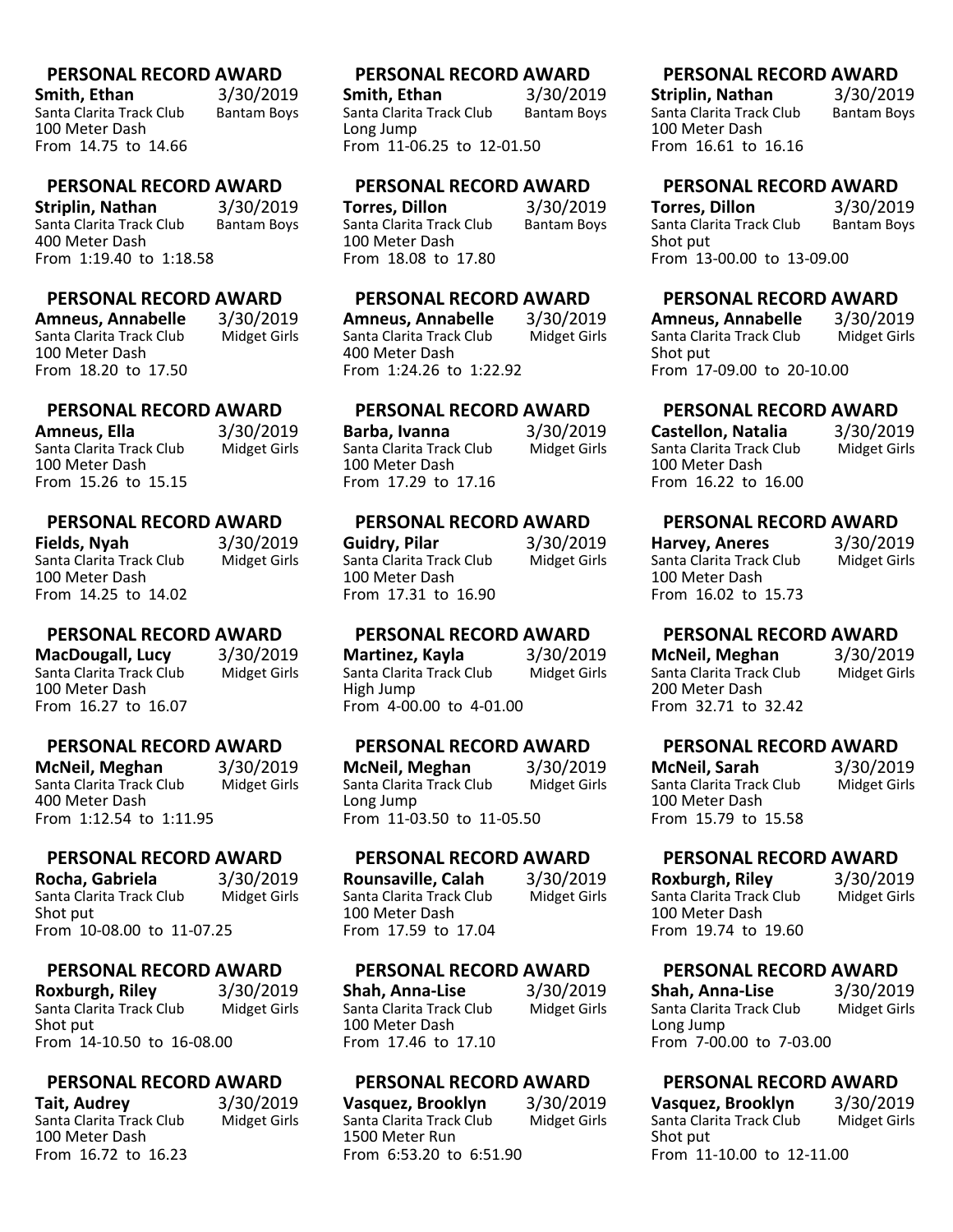**Voyles, Ashley** 3/30/2019<br>Santa Clarita Track Club Midget Girls Santa Clarita Track Club 400 Meter Dash From 1:21.01 to 1:19.28

#### **PERSONAL RECORD AWARD**

**Bohne, Maxx** 3/30/2019<br>Santa Clarita Track Club Midget Boys Santa Clarita Track Club Shot put From 15-04.00 to 16-10.00

#### **PERSONAL RECORD AWARD**

**DelPrado, David** 3/30/2019<br>Santa Clarita Track Club Midget Boys Santa Clarita Track Club 200 Meter Dash From 34.40 to 34.12

# **PERSONAL RECORD AWARD**

**Dunne, Alexander** 3/30/2019<br>Santa Clarita Track Club Midget Boys Santa Clarita Track Club Long Jump From 7-01.75 to 9-07.25

### **PERSONAL RECORD AWARD**

**Hernandez, Maddex** 3/30/2019<br>Santa Clarita Track Club Midget Boys Santa Clarita Track Club Shot put From 19-00.00 to 19-01.50

#### **PERSONAL RECORD AWARD**

**Kelley, Tyler** 3/30/2019 Santa Clarita Track Club Midget Boys Long Jump From 10-05.00 to 11-05.75

#### **PERSONAL RECORD AWARD**

**Landress, Tyler** 3/30/2019<br>Santa Clarita Track Club Midget Boys Santa Clarita Track Club 100 Meter Dash From 21.92 to 21.37

#### **PERSONAL RECORD AWARD**

**Lefferts, Collin** 3/30/2019<br>Santa Clarita Track Club Midget Boys Santa Clarita Track Club Shot put From 16-03.50 to 19-07.00

#### **PERSONAL RECORD AWARD**

**Manthei, Honor** 3/30/2019<br>Santa Clarita Track Club Midget Boys Santa Clarita Track Club Long Jump From 9-04.50 to 10-07.25

#### **PERSONAL RECORD AWARD**

**Moss, Chase** 3/30/2019<br>Santa Clarita Track Club Midget Boys Santa Clarita Track Club Long Jump From 11-01.25 to 12-08.00

#### **PERSONAL RECORD AWARD**

**Weber, Sienna** 3/30/2019<br>Santa Clarita Track Club Midget Girls Santa Clarita Track Club Shot put From 16-06.00 to 19-02.50

#### **PERSONAL RECORD AWARD**

**Dehaven, Miles** 3/30/2019<br>Santa Clarita Track Club Midget Boys Santa Clarita Track Club Shot put From 14-01.00 to 14-11.00

#### **PERSONAL RECORD AWARD**

**Dennison, Caleb** 3/30/2019<br>Santa Clarita Track Club Midget Boys Santa Clarita Track Club Long Jump From 8-00.75 to 8-04.75

# **PERSONAL RECORD AWARD**

**Halvorsen, Tyler** 3/30/2019<br>Santa Clarita Track Club Midget Boys Santa Clarita Track Club 800 Meter Run From 2:33.11 to 2:31.96

#### **PERSONAL RECORD AWARD**

**Ibarra, Jordan** 3/30/2019<br>Santa Clarita Track Club Midget Boys Santa Clarita Track Club 200 Meter Dash From 33.51 to 32.52

#### **PERSONAL RECORD AWARD**

**Kelley, Tyler** 3/30/2019 Santa Clarita Track Club Midget Boys High Jump From 3-04.00 to 3-06.00

#### **PERSONAL RECORD AWARD**

**Landress, Tyler** 3/30/2019<br>Santa Clarita Track Club Midget Boys Santa Clarita Track Club Long Jump From 7-09.50 to 8-06.75

#### **PERSONAL RECORD AWARD**

**Lewis, Kenneth** 3/30/2019<br>Santa Clarita Track Club Midget Boys Santa Clarita Track Club Long Jump From 8-10.50 to 10-04.50

#### **PERSONAL RECORD AWARD**

**Martinez, Andres** 3/30/2019<br>Santa Clarita Track Club Midget Boys Santa Clarita Track Club Long Jump From 2-09.50 to 5-01.00

#### **PERSONAL RECORD AWARD**

**Oviedo, Emilio** 3/30/2019<br>Santa Clarita Track Club Midget Boys Santa Clarita Track Club 800 Meter Run From 2:40.06 to 2:36.55

#### **PERSONAL RECORD AWARD**

**Bohne, Maxx** 3/30/2019<br>
Santa Clarita Track Club Midget Boys Santa Clarita Track Club 100 Meter Dash From 16.32 to 16.21

#### **PERSONAL RECORD AWARD**

**DelPrado, David** 3/30/2019<br>
Santa Clarita Track Club Midget Boys Santa Clarita Track Club 100 Meter Dash From 16.66 to 16.46

#### **PERSONAL RECORD AWARD**

**Digiovanni, Gavin** 3/30/2019<br>Santa Clarita Track Club Midget Bovs Santa Clarita Track Club Long Jump From 5-03.50 to 8-09.00

# **PERSONAL RECORD AWARD**

**Halvorsen, Tyler** 3/30/2019<br>Santa Clarita Track Club Midget Boys Santa Clarita Track Club 1500 Meter Run From 5:06.60 to 5:01.29

#### **PERSONAL RECORD AWARD**

| Johnson, Talan            | 3/30/2019          |
|---------------------------|--------------------|
| Santa Clarita Track Club  | <b>Midget Boys</b> |
| Shot put                  |                    |
| From 22-11.00 to 24-02.50 |                    |

# **PERSONAL RECORD AWARD**

| Landress, Connor         | 3/30/2019          |
|--------------------------|--------------------|
| Santa Clarita Track Club | <b>Midget Boys</b> |
| 100 Meter Dash           |                    |
| From 21.82 to 21.35      |                    |

# **PERSONAL RECORD AWARD**

**Lefferts, Collin** 3/30/2019<br>
Santa Clarita Track Club Midget Boys Santa Clarita Track Club 100 Meter Dash From 17.60 to 16.09

#### **PERSONAL RECORD AWARD**

**Luna, Christopher** 3/30/2019<br>
Santa Clarita Track Club Midget Boys Santa Clarita Track Club 1500 Meter Run From 7:23.41 to 6:54.65

#### **PERSONAL RECORD AWARD**

**Metry, Daniel** 3/30/2019<br>
Santa Clarita Track Club Midget Boys Santa Clarita Track Club 200 Meter Dash From 32.12 to 32.00

| <b>Quitevis, Konner</b>  | 3/30/2019          |
|--------------------------|--------------------|
| Santa Clarita Track Club | <b>Midget Boys</b> |
| 100 Meter Dash           |                    |
| From 17.43 to 17.39      |                    |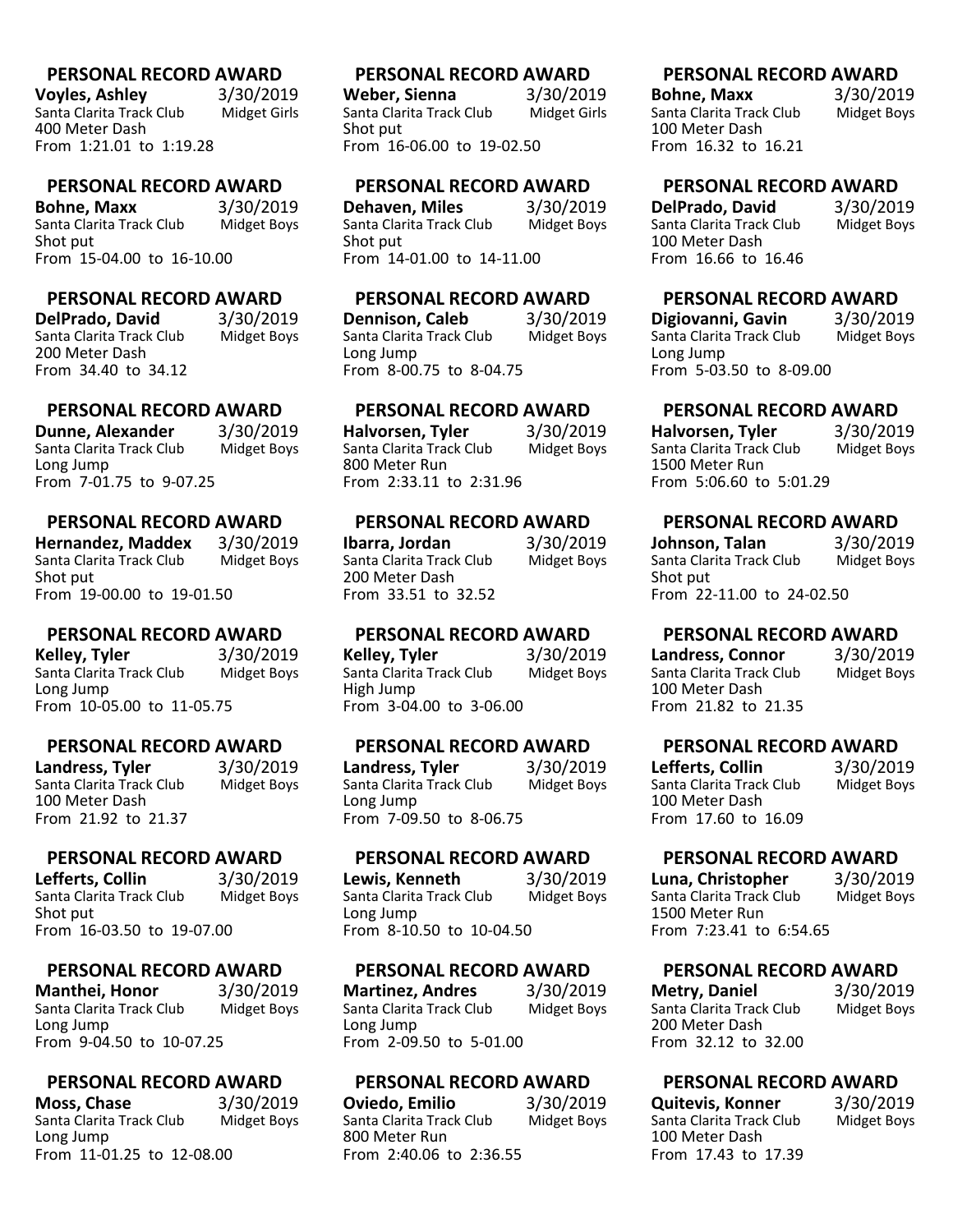**Robinson, Israel** 3/30/2019<br>Santa Clarita Track Club Midget Boys Santa Clarita Track Club 100 Meter Dash From 17.01 to 16.95

#### **PERSONAL RECORD AWARD**

**Vanegas, Andrew** 3/30/2019<br>Santa Clarita Track Club Midget Boys Santa Clarita Track Club 100 Meter Dash From 14.18 to 13.92

#### **PERSONAL RECORD AWARD**

**Whitaker, Dylan** 3/30/2019<br>Santa Clarita Track Club Midget Boys Santa Clarita Track Club Long Jump From 7-09.00 to 8-02.25

# **PERSONAL RECORD AWARD**

**Bryant, Sophie** 3/30/2019<br>Santa Clarita Track Club Youth Girls Santa Clarita Track Club 400 Meter Dash From 1:19.67 to 1:18.55

#### **PERSONAL RECORD AWARD**

**Costello, Cassidy** 3/30/2019 Santa Clarita Track Club 200 Meter Dash From 35.88 to 35.74

# **PERSONAL RECORD AWARD**

**Maldonado, Lindsey** 3/30/2019 Santa Clarita Track Club 100 Meter Dash From 15.60 to 15.34

#### **PERSONAL RECORD AWARD**

**Nodine, Briana** 3/30/2019<br>Santa Clarita Track Club Youth Girls Santa Clarita Track Club Long Jump From 13-07.00 to 14-03.00

#### **PERSONAL RECORD AWARD**

**Ray, Avery** 3/30/2019 Santa Clarita Track Club 1500 Meter Run From 6:43.34 to 6:42.12

#### **PERSONAL RECORD AWARD**

**Spaulding, Samantha** 3/30/2019 Santa Clarita Track Club 800 Meter Run From 2:45.14 to 2:38.36

#### **PERSONAL RECORD AWARD**

**Zamperin, Cassidy** 3/30/2019<br>Santa Clarita Track Club Youth Girls Santa Clarita Track Club Shot put From 17-09.50 to 18-10.00

#### **PERSONAL RECORD AWARD**

**Rudder, Zackary** 3/30/2019<br>Santa Clarita Track Club Midget Boys Santa Clarita Track Club 100 Meter Dash From 21.28 to 19.94

#### **PERSONAL RECORD AWARD**

**Vanegas, Andrew** 3/30/2019<br>Santa Clarita Track Club Midget Boys Santa Clarita Track Club High Jump From 4-06.00 to 4-08.00

# **PERSONAL RECORD AWARD**

**Whitaker, Dylan** 3/30/2019<br>Santa Clarita Track Club Midget Boys Santa Clarita Track Club Shot put From 17-06.50 to 17-10.00

# **PERSONAL RECORD AWARD**

**Campbell, Brianna** 3/30/2019 Santa Clarita Track Club 1500 Meter Run From 5:20.86 to 5:19.91

#### **PERSONAL RECORD AWARD**

**Duenas, Katalina** 3/30/2019 Santa Clarita Track Club 100 Meter Dash From 16.69 to 16.40

#### **PERSONAL RECORD AWARD**

**Neall-Johnston, Caitlin** 3/30/2019 Santa Clarita Track Club 3000 Meter Run From 13:10.86 to 12:57.31

#### **PERSONAL RECORD AWARD**

**Piper, Syrai** 3/30/2019<br>Santa Clarita Track Club Youth Girls Santa Clarita Track Club 100 Meter Dash From 16.12 to 16.09

#### **PERSONAL RECORD AWARD**

**Shields, Amara** 3/30/2019<br>Santa Clarita Track Club Youth Girls Santa Clarita Track Club 800 Meter Run From 2:58.86 to 2:54.80

#### **PERSONAL RECORD AWARD**

**Stockton, Nikki** 3/30/2019<br>Santa Clarita Track Club Youth Girls Santa Clarita Track Club 100 Meter Dash From 14.09 to 13.75

#### **PERSONAL RECORD AWARD**

**Barba, Louie** 3/30/2019<br>
Santa Clarita Track Club Youth Boys Santa Clarita Track Club 100 Meter Dash From 15.47 to 15.16

# **PERSONAL RECORD AWARD**

**Saracione, Aiden** 3/30/2019<br>Santa Clarita Track Club Midget Boys Santa Clarita Track Club Shot put From 13-08.00 to 15-09.00

# **PERSONAL RECORD AWARD**

**Weatherman, Alexandeß/30/2019**<br>Santa Clarita Track Club Midget Boys Santa Clarita Track Club 100 Meter Dash From 15.56 to 14.92

# **PERSONAL RECORD AWARD**

**Bryant, Sophie** 3/30/2019<br>
Santa Clarita Track Club Youth Girls Santa Clarita Track Club 100 Meter Dash From 16.73 to 15.90

# **PERSONAL RECORD AWARD**

**Costello, Cassidy** 3/30/2019 Santa Clarita Track Club 100 Meter Dash From 17.11 to 16.94

# **PERSONAL RECORD AWARD**

**Gesin, Madison** 3/30/2019<br>
Santa Clarita Track Club Youth Girls Santa Clarita Track Club 1500 Meter Run From 6:09.28 to 5:40.59

# **PERSONAL RECORD AWARD**

**Nodine, Briana** 3/30/2019<br>
Santa Clarita Track Club Youth Girls Santa Clarita Track Club 100 Meter Dash From 15.28 to 15.13

# **PERSONAL RECORD AWARD**

**Price, Camille** 3/30/2019<br>
Santa Clarita Track Club Youth Girls Santa Clarita Track Club 100 Meter Dash From 14.04 to 13.85

# **PERSONAL RECORD AWARD**

**Simpson, NaTalia** 3/30/2019 Santa Clarita Track Club Hurdles From 17.47 to 17.10

# **PERSONAL RECORD AWARD**

**Teymouri, Angelina** 3/30/2019 Santa Clarita Track Club 800 Meter Run From 2:29.30 to 2:23.68

| Bazo, Caden               | 3/30/2019  |
|---------------------------|------------|
| Santa Clarita Track Club  | Youth Boys |
| Shot put                  |            |
| From 21-00.50 to 21-06.00 |            |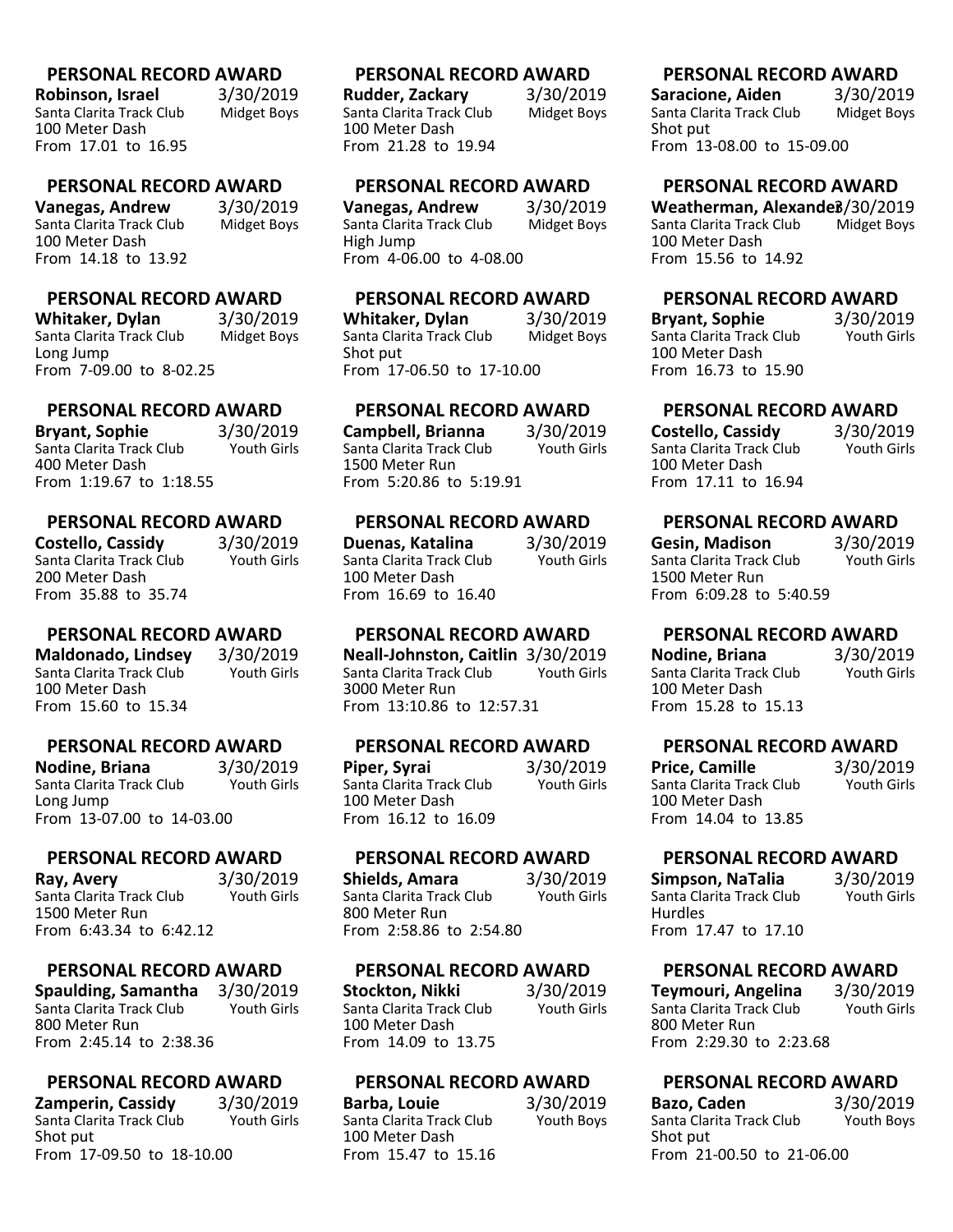**Betty, Evan** 3/30/2019<br>Santa Clarita Track Club Youth Boys Santa Clarita Track Club Hurdles From 22.55 to 22.04

#### **PERSONAL RECORD AWARD**

**Cabrera, Isaiah** 3/30/2019<br>Santa Clarita Track Club Youth Boys Santa Clarita Track Club 100 Meter Dash From 13.75 to 13.47

# **PERSONAL RECORD AWARD**

**Caradine, Jarrett** 3/30/2019 Santa Clarita Track Club 100 Meter Dash From 14.52 to 14.09

# **PERSONAL RECORD AWARD**

**Gonzales, Benjamin** 3/30/2019 Santa Clarita Track Club 1500 Meter Run From 5:47.85 to 5:44.92

# **PERSONAL RECORD AWARD**

**Julian, Caedmon** 3/30/2019 Santa Clarita Track Club Long Jump From 10-11.25 to 11-04.00

#### **PERSONAL RECORD AWARD**

**Lewis, Dominic** 3/30/2019 Santa Clarita Track Club Youth Boys 100 Meter Dash From 13.38 to 12.93

# **PERSONAL RECORD AWARD**

**Martinez, Sebastian** 3/30/2019<br>Santa Clarita Track Club Youth Boys Santa Clarita Track Club 100 Meter Dash From 16.29 to 16.17

#### **PERSONAL RECORD AWARD**

**Solano, GianMarco** 3/30/2019 Santa Clarita Track Club 100 Meter Dash From 14.09 to 13.95

#### **PERSONAL RECORD AWARD**

**Stella, Vincent** 3/30/2019<br>Santa Clarita Track Club Youth Boys Santa Clarita Track Club 100 Meter Dash From 26.38 to 25.00

#### **PERSONAL RECORD AWARD**

**Valenzuela, Nickolas** 3/30/2019 Santa Clarita Track Club 100 Meter Dash From 13.99 to 13.82

# **PERSONAL RECORD AWARD**

**Biggs, Jaylen** 3/30/2019<br>Santa Clarita Track Club Youth Boys Santa Clarita Track Club 200 Meter Dash From 31.91 to 31.07

#### **PERSONAL RECORD AWARD**

**Cabrera, Isaiah** 3/30/2019<br>Santa Clarita Track Club Youth Boys Santa Clarita Track Club Long Jump From 13-04.75 to 14-10.50

#### **PERSONAL RECORD AWARD**

**Caradine, Jarrett** 3/30/2019 Santa Clarita Track Club 200 Meter Dash From 30.34 to 30.25

# **PERSONAL RECORD AWARD**

**Gory, Kejhan** 3/30/2019<br>
Santa Clarita Track Club Youth Bovs Santa Clarita Track Club Long Jump From 12-00.00 to 12-11.00

# **PERSONAL RECORD AWARD**

**Keysor, Daniel** 3/30/2019<br>Santa Clarita Track Club Youth Boys Santa Clarita Track Club 400 Meter Dash From 1:15.99 to 1:13.93

#### **PERSONAL RECORD AWARD**

**Lewis, Dominic** 3/30/2019 Santa Clarita Track Club Youth Boys Hurdles From 20.07 to 19.09

#### **PERSONAL RECORD AWARD**

**Martinez, Sebastian** 3/30/2019<br>Santa Clarita Track Club Youth Boys Santa Clarita Track Club Long Jump From 10-10.75 to 11-07.50

### **PERSONAL RECORD AWARD**

**Solano, GianMarco** 3/30/2019 Santa Clarita Track Club Long Jump From 11-10.50 to 14-08.25

#### **PERSONAL RECORD AWARD**

**Uleman, Christian** 3/30/2019<br>Santa Clarita Track Club Youth Boys Santa Clarita Track Club 100 Meter Dash From 18.54 to 18.02

#### **PERSONAL RECORD AWARD**

**Valenzuela, Nickolas** 3/30/2019 Santa Clarita Track Club **Hurdles** From 22.13 to 20.55

# **PERSONAL RECORD AWARD**

**Buchanan, Ayden** 3/30/2019<br>Santa Clarita Track Club Youth Boys Santa Clarita Track Club 800 Meter Run From 2:24.29 to 2:23.00

# **PERSONAL RECORD AWARD**

**Canham, Caleb** 3/30/2019<br>
Santa Clarita Track Club Youth Boys Santa Clarita Track Club 1500 Meter Run From 5:12.34 to 5:07.95

# **PERSONAL RECORD AWARD**

**Caradine, Jarrett** 3/30/2019 Santa Clarita Track Club Long Jump From 10-05.00 to 10-09.50

# **PERSONAL RECORD AWARD**

**Jefferson, William** 3/30/2019 Santa Clarita Track Club 100 Meter Dash From 14.55 to 13.83

# **PERSONAL RECORD AWARD**

| <b>Keysor, Daniel</b>     | 3/30/2019  |
|---------------------------|------------|
| Santa Clarita Track Club  | Youth Boys |
| Long Jump                 |            |
| From 11-01.50 to 12-10.50 |            |

# **PERSONAL RECORD AWARD**

| Lozano, Aaron            | 3/30/2019  |
|--------------------------|------------|
| Santa Clarita Track Club | Youth Boys |
| 100 Meter Dash           |            |
| From 15.83 to 15.78      |            |

# **PERSONAL RECORD AWARD**

**Mucha, Alexander** 3/30/2019<br>
Santa Clarita Track Club Youth Boys Santa Clarita Track Club 100 Meter Dash From 13.41 to 13.34

# **PERSONAL RECORD AWARD**

| Srinivasan, Navin        | 3/30/2019  |
|--------------------------|------------|
| Santa Clarita Track Club | Youth Boys |
| 200 Meter Dash           |            |
| From 28.49 to 28.27      |            |

# **PERSONAL RECORD AWARD**

**Uleman, Christian** 3/30/2019<br>
Santa Clarita Track Club Youth Boys Santa Clarita Track Club 400 Meter Dash From 1:22.48 to 1:21.26

# **PERSONAL RECORD AWARD**

**Valenzuela, Nickolas** 3/30/2019 Santa Clarita Track Club Long Jump From 13-08.25 to 15-06.00